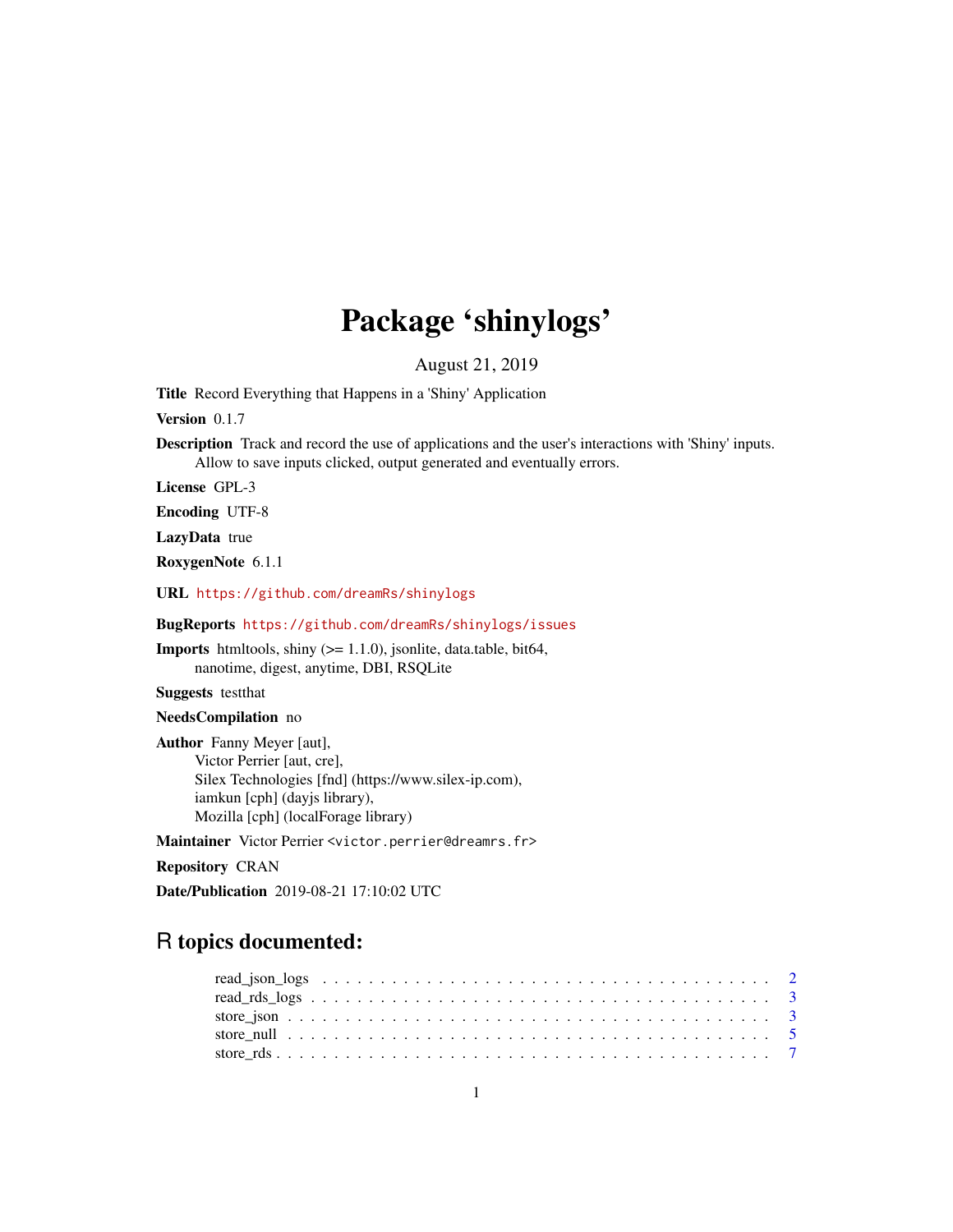#### <span id="page-1-0"></span>2 read\_json\_logs

read\_json\_logs *Read a directory containing JSON logs*

#### Description

Read a directory containing JSON logs

#### Usage

read\_json\_logs(path)

#### Arguments

path Path of the directory containing JSON files or a vector of path to JSON files.

#### Value

a list of data.table

```
# Read all JSON in a directory
path_directory <- system.file("extdata/json", package = "shinylogs")
logs <- read_json_logs(path = path_directory)
# Read a single file
single_file <- dir(
  path = system.file("extdata/json", package = "shinylogs"),
  full.names = TRUE
)[1]
logs <- read_json_logs(path = single_file)
```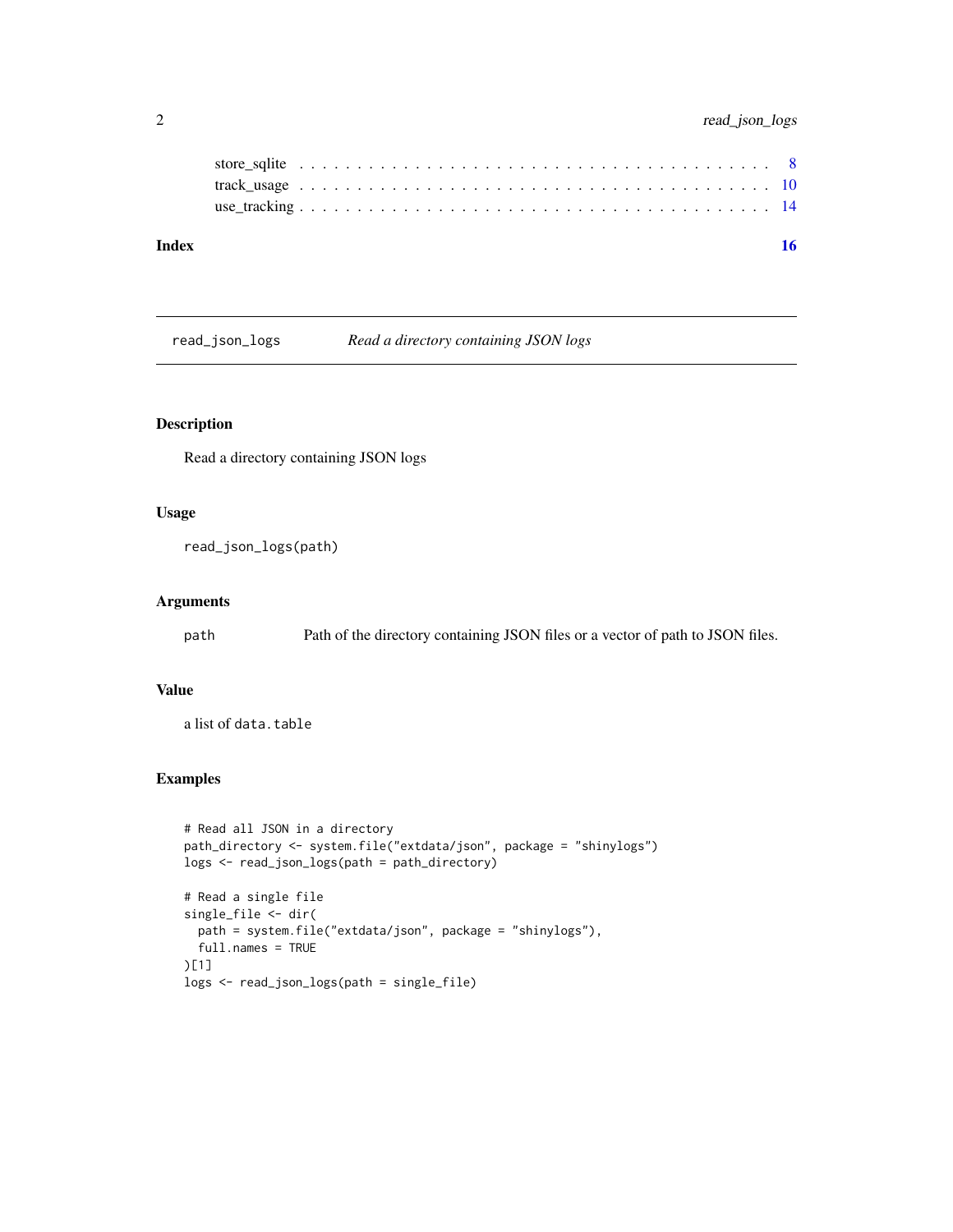<span id="page-2-0"></span>read\_rds\_logs *Read a directory containing RDS logs*

#### Description

Read a directory containing RDS logs

#### Usage

```
read_rds_logs(path)
```
#### Arguments

path Path of the directory containing RDS files or a vector of path to RDS files.

#### Value

a list of data.table

#### Examples

```
# Read all RDS in a directory
logs <- read_rds_logs(path = "path/to/directory")
```

```
# Read a single file
logs <- read_rds_logs(path = "path/to/log.rds")
```
<span id="page-2-1"></span>

store\_json *Use JSON files as storage mode*

#### Description

One JSON will be written for each session of the application.

#### Usage

store\_json(path)

#### Arguments

path Path where to write JSON files.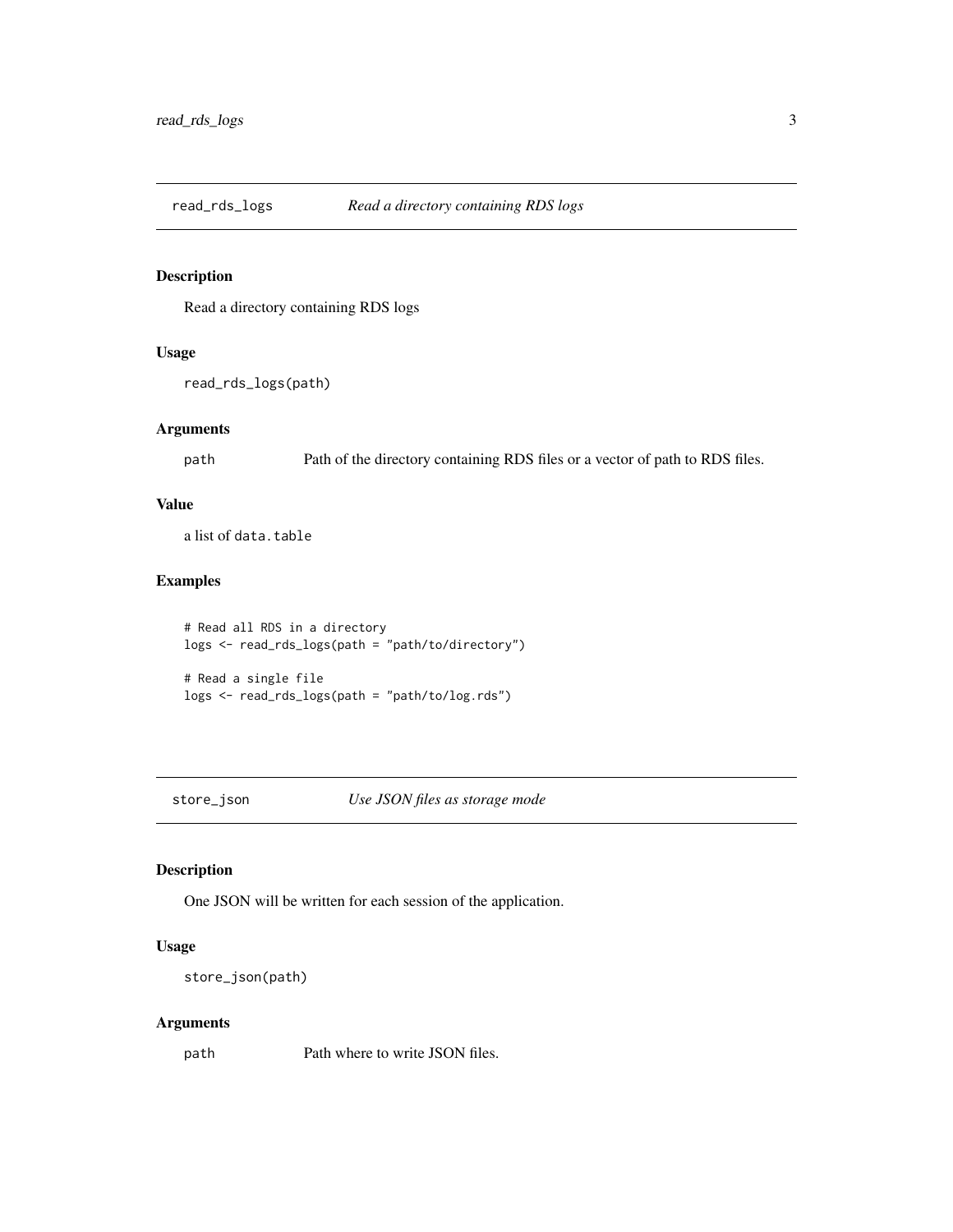```
if (interactive()) {
  # temp directory for writing logs
  tmp < - tempdir()
  # when app stop,
  # navigate to the directory containing logs
  onStop(function() {
   browseURL(url = tmp)
  })
  # Classir Iris clustering with Shiny
  ui <- fluidPage(
    headerPanel("Iris k-means clustering"),
    sidebarLayout(
      sidebarPanel(
        selectInput(
          inputId = "xcol",label = "X Variable",
         choices = names(iris)
        ),
        selectInput(
         inputId = "ycol",label = "Y Variable",
         choices = names(iris),
         selected = names(iris)[[2]]),
        numericInput(
          inputId = "clusters",
          label = "Cluster count",
          value = 3,
         min = 1,
         max = 9)
      ),
     mainPanel(
        plotOutput("plot1")
      )
   )
  \mathcal{L}server <- function(input, output, session) {
    # Store JSON with logs in the temp dir
    track_usage(
      storage_mode = store_json(path = tmp)
   )
    # classic server logic
```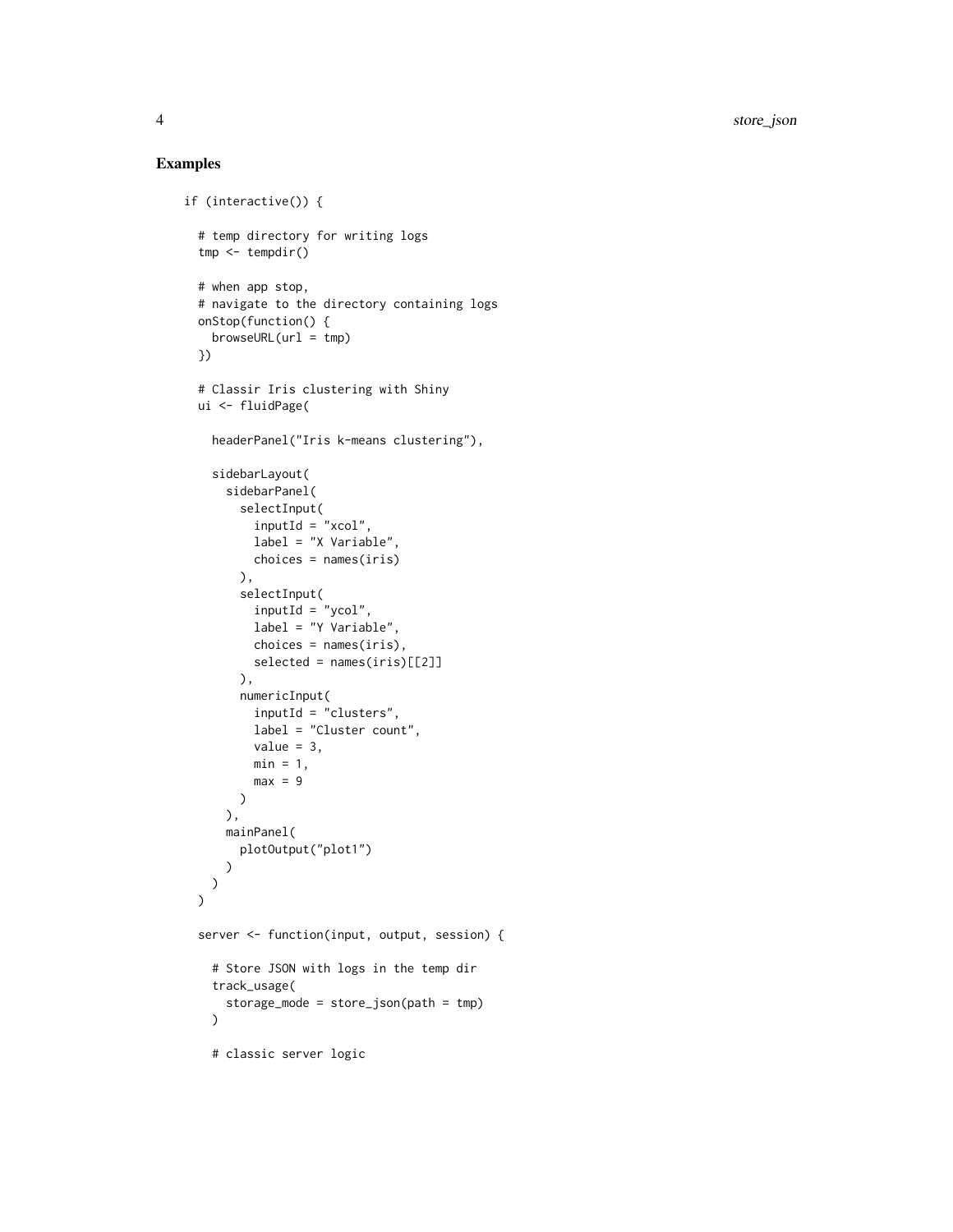```
selectedData <- reactive({
    iris[, c(input$xcol, input$ycol)]
  })
  clusters <- reactive({
   kmeans(selectedData(), input$clusters)
  })
  output$plot1 <- renderPlot({
    palette(c("#E41A1C", "#377EB8", "#4DAF4A", "#984EA3",
              "#FF7F00", "#FFFF33", "#A65628", "#F781BF", "#999999"))
    par(max = c(5.1, 4.1, 0, 1))plot(selectedData(),
         col = clusters()$cluster,
         pch = 20, cex = 3)points(clusters()$centers, pch = 4, cex = 4, lwd = 4)
  })
}
shinyApp(ui, server)
```
<span id="page-4-1"></span>store\_null *No storage on disk*

#### Description

}

Doesn't write anything, special inputs created by track\_usage are available in server and optionally logs are printed in console.

#### Usage

store\_null(console = TRUE)

#### Arguments

console Print logs in R console.

```
if (interactive()) {
 library(shiny)
 library(shinylogs)
 ui <- fluidPage(
    tags$h2("Record inputs change"),
```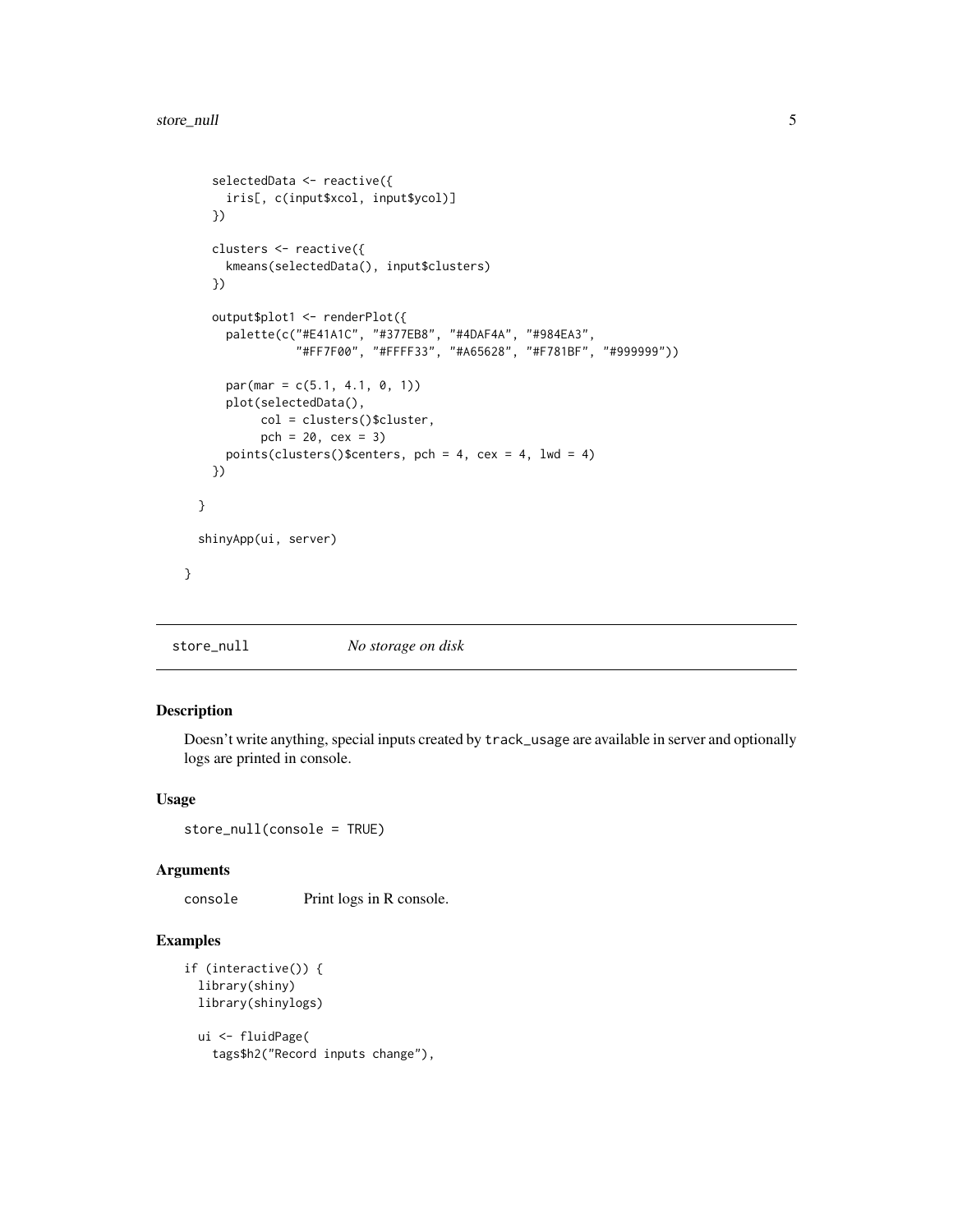```
fluidRow(
     column(
       width = 3,
       selectInput(
         inputId = "select",
         label = "Select input",
         choices = month.name
       ),
       numericInput(
         inputId = "numeric",
         label = "Numerci input",
         value = 4,min = 0, max = 20),
       checkboxGroupInput(
         inputId = "checkboxGroup",
         label = "Checkbox group input",
         choices = LETTERS[1:5]
       ),
       sliderInput(
         inputId = "slider",
         label = "Slider input",
         min = 0, max = 100, value = 50)
     ),
     column(
       width = 9,
       tags$b("Last input:"),
       verbatimTextOutput(outputId = "last_input"),
       tags$b("Last input:"),
       verbatimTextOutput(outputId = "all_inputs")
     )
   )
 )
 server <- function(input, output, session) {
    track_usage(
     storage_mode = store_null() # dont store on disk
    \lambdaoutput$last_input <- renderPrint({
     input$.shinylogs_lastInput # last input triggered
   })
   output$all_inputs <- renderPrint({
     input$.shinylogs_input # all inputs that have changed
   })
 }
 shinyApp(ui, server)
}
```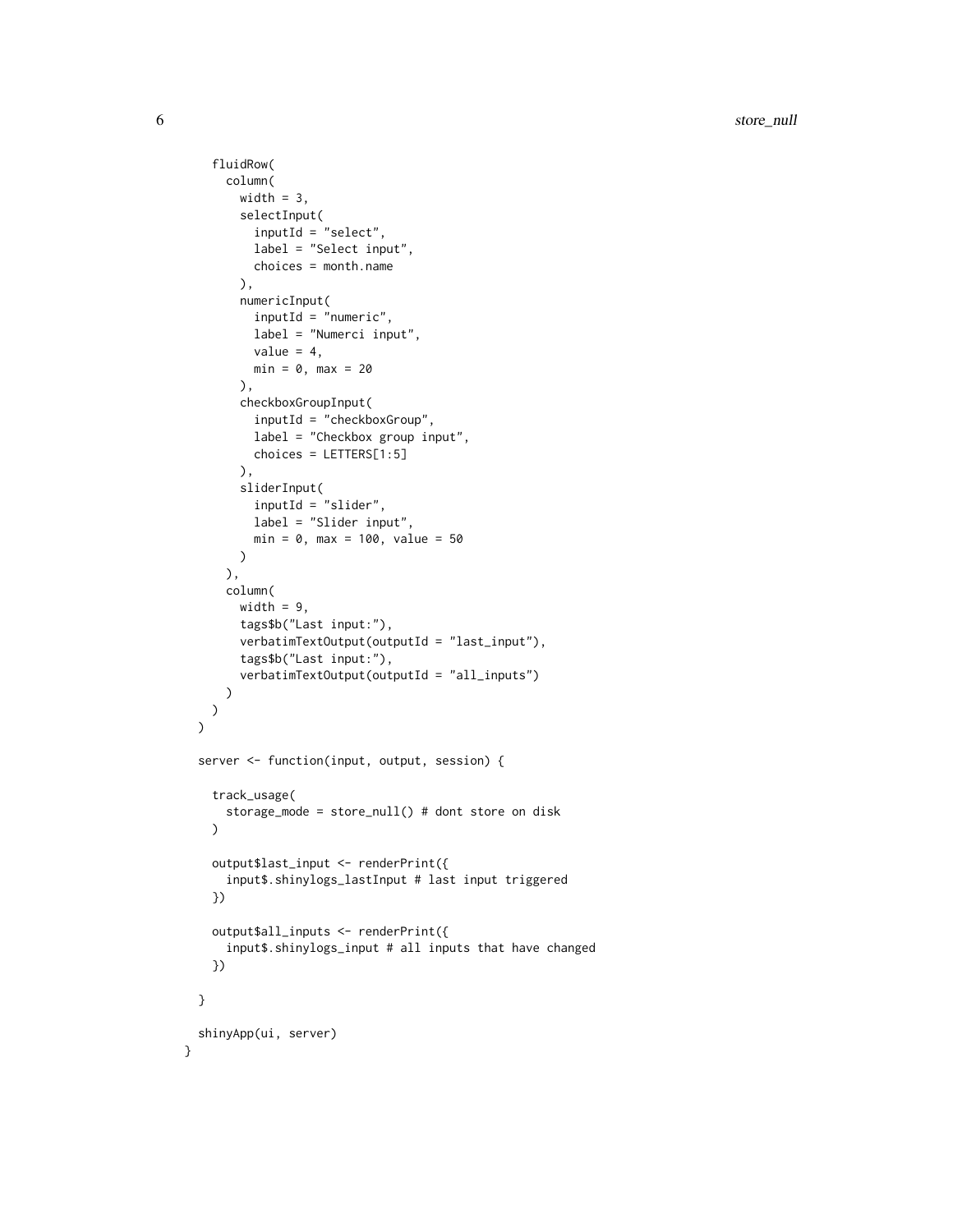<span id="page-6-1"></span><span id="page-6-0"></span>

#### Description

One RDS will be written for each session of the application.

#### Usage

```
store_rds(path)
```
#### Arguments

path Path where to write RDS files.

```
if (interactive()) {
 # temp directory for writing logs
 tmp < - tempdir()
 # when app stop,
 # navigate to the directory containing logs
 onStop(function() {
   browseURL(url = tmp)})
 # Classir Iris clustering with Shiny
 ui <- fluidPage(
   headerPanel("Iris k-means clustering"),
    sidebarLayout(
     sidebarPanel(
       selectInput(
         inputId = "xcol",
         label = "X Variable",
         choices = names(iris)
       ),
       selectInput(
         inputId = "ycol",label = "Y Variable",
         choices = names(iris),
         selected = names(iris)[[2]]
       ),
       numericInput(
         inputId = "clusters",
         label = "Cluster count",
         value = 3,
```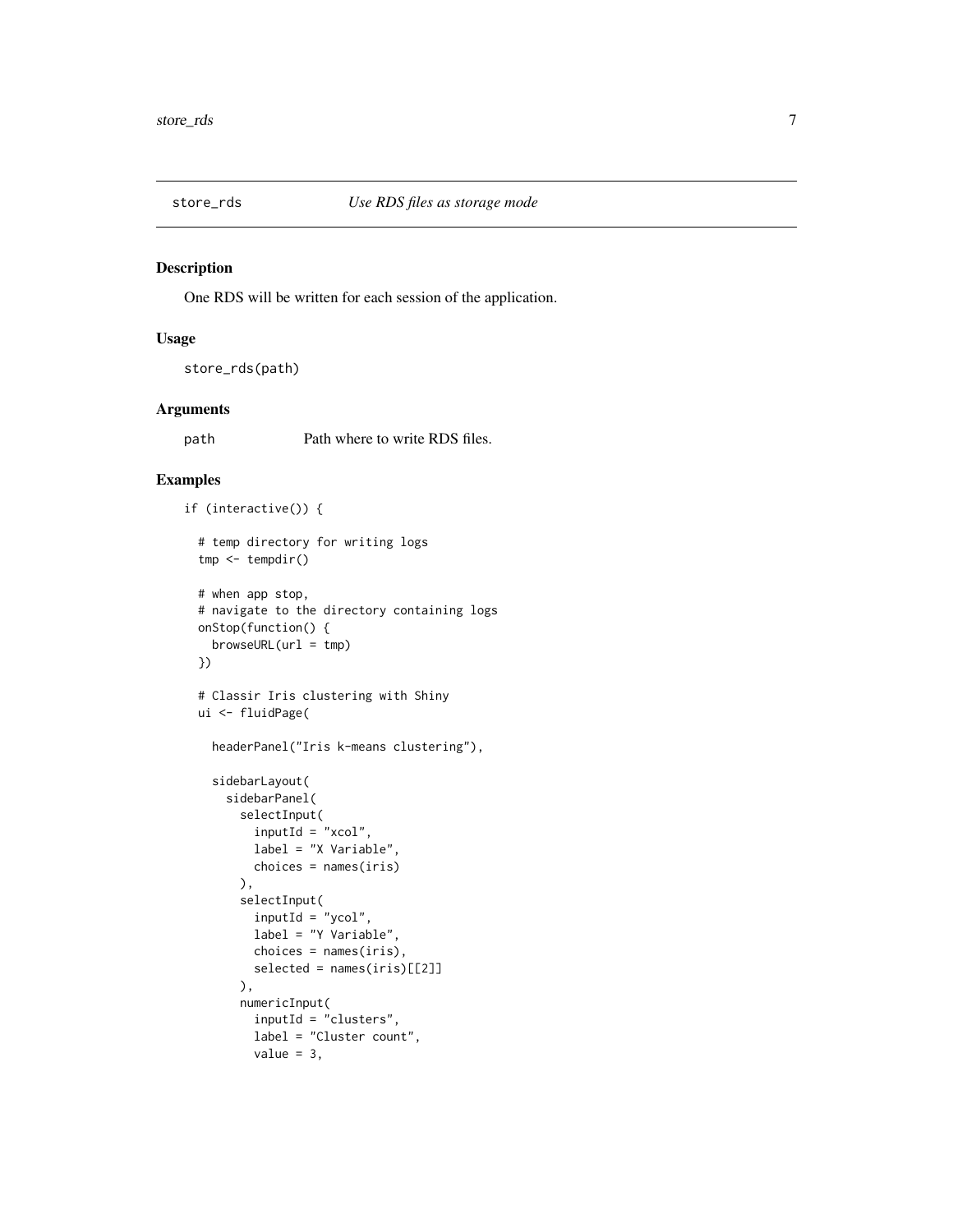```
min = 1,
       max = 9)
    ),
   mainPanel(
      plotOutput("plot1")
    )
 )
\mathcal{L}server <- function(input, output, session) {
  # Store RDS with logs in the temp dir
  track_usage(
    storage_mode = store_rds(path = tmp)
  )
  # classic server logic
  selectedData <- reactive({
   iris[, c(input$xcol, input$ycol)]
  })
  clusters <- reactive({
   kmeans(selectedData(), input$clusters)
  })
  output$plot1 <- renderPlot({
    palette(c("#E41A1C", "#377EB8", "#4DAF4A", "#984EA3",
              "#FF7F00", "#FFFF33", "#A65628", "#F781BF", "#999999"))
    par(max = c(5.1, 4.1, 0, 1))plot(selectedData(),
         col = clusters()$cluster,
         pch = 20, cex = 3)points(clusters()$centers, pch = 4, cex = 4, lwd = 4)
  })
}
shinyApp(ui, server)
```
<span id="page-7-1"></span>store\_sqlite *Use SQLite database as storage mode*

#### Description

}

All logs will be written in the same file.

<span id="page-7-0"></span>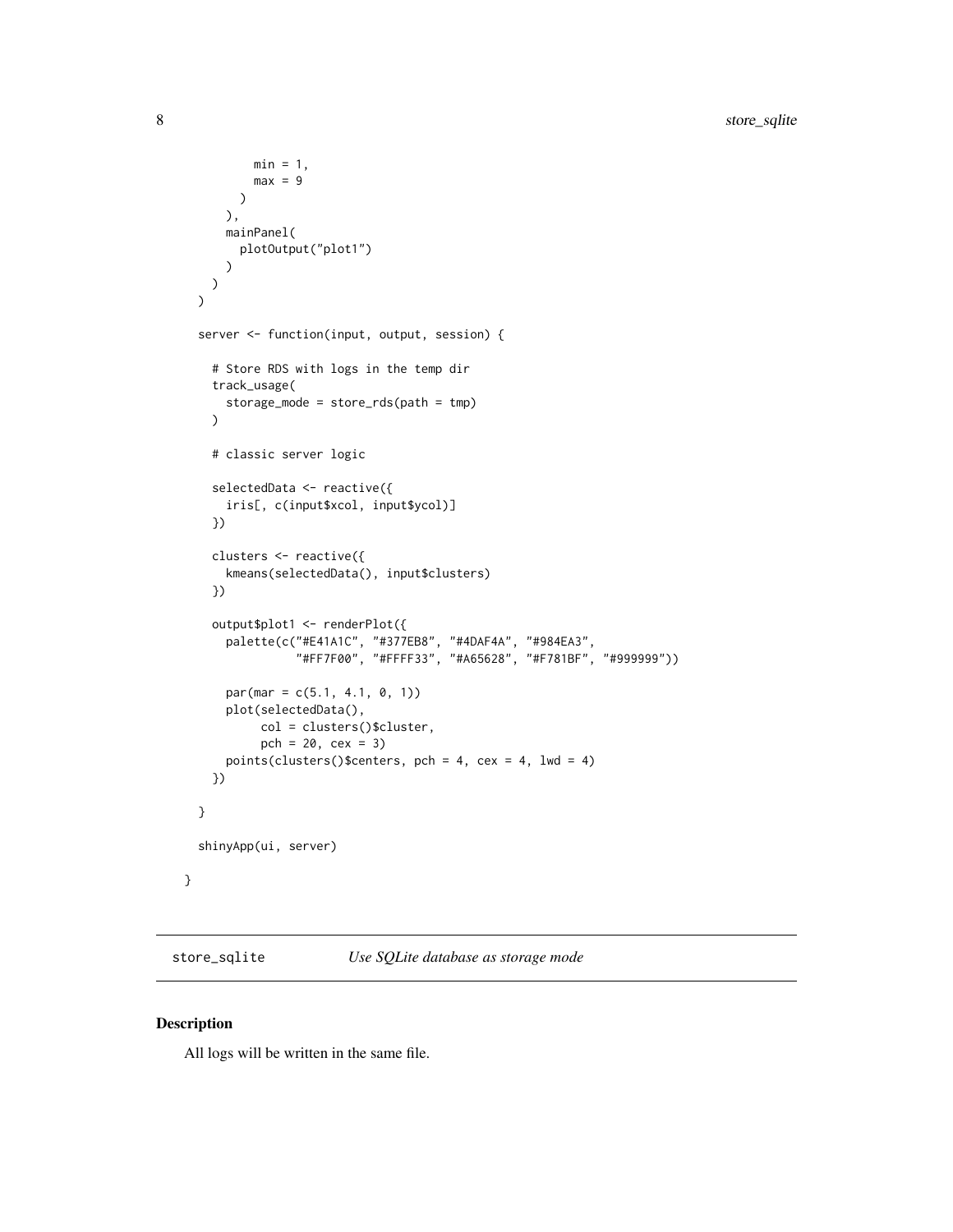store\_sqlite 9

#### Usage

store\_sqlite(path)

#### Arguments

path Path to the SQLite file or a directory where to create one.

```
if (interactive()) {
 # temp directory for writing logs
 tmp <- tempdir()
 # when app stop,
 # navigate to the directory containing logs
 onStop(function() {
   browseURL(url = tmp)
 })
 # Classir Iris clustering with Shiny
 ui <- fluidPage(
   headerPanel("Iris k-means clustering"),
   sidebarLayout(
     sidebarPanel(
       selectInput(
         inputId = "xcol",label = "X Variable",
         choices = names(iris)
       ),
       selectInput(
         inputId = "ycol",label = "Y Variable",
         choice = names(iris),
         selected = names(iris)[[2]]
       ),
       numericInput(
         inputId = "clusters",
         label = "Cluster count",
         value = 3,
         min = 1,
         max = 9)
     ),
     mainPanel(
       plotOutput("plot1")
     )
    )
  )
```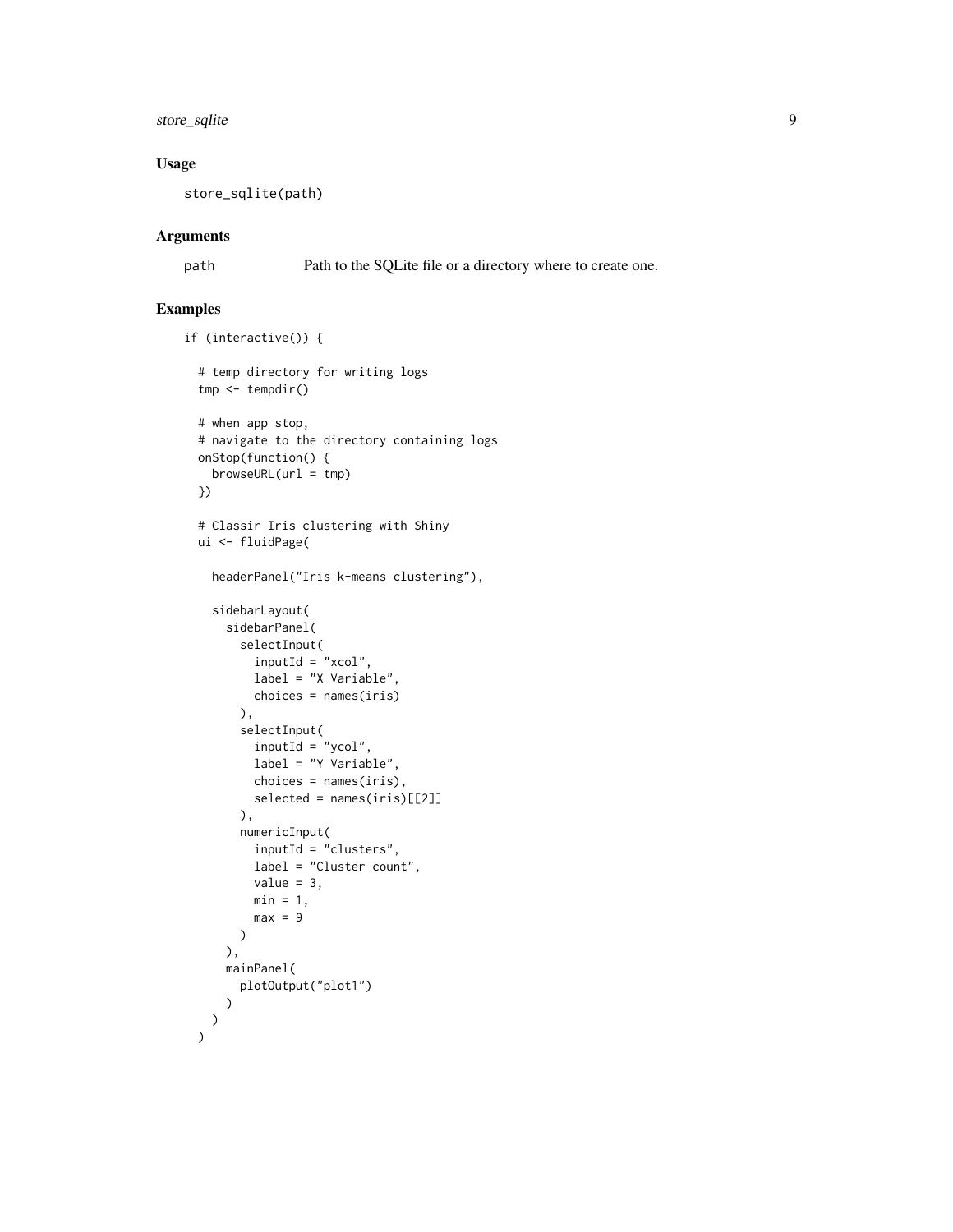```
server <- function(input, output, session) {
    # Store RDS with logs in the temp dir
   track_usage(
     storage_mode = store_sqlite(path = tmp)
   \lambda# classic server logic
   selectedData <- reactive({
     iris[, c(input$xcol, input$ycol)]
   })
   clusters <- reactive({
     kmeans(selectedData(), input$clusters)
   })
   output$plot1 <- renderPlot({
     palette(c("#E41A1C", "#377EB8", "#4DAF4A", "#984EA3",
                "#FF7F00", "#FFFF33", "#A65628", "#F781BF", "#999999"))
     par(max = c(5.1, 4.1, 0, 1))plot(selectedData(),
           col = clusters()$cluster,
           pch = 20, cex = 3)points(clusters()$centers, pch = 4, cex = 4, lwd = 4)
    })
 }
 shinyApp(ui, server)
}
```
<span id="page-9-1"></span>

track\_usage *Track usage of a Shiny app*

#### Description

Used in Shiny server it will record all inputs and output changes and errors that occurs through an output.

#### Usage

```
track_usage(storage_mode, exclude_input_regex = NULL,
 exclude_input_id = NULL, on_unload = FALSE, exclude_users = NULL,
 get_user = NULL, dependencies = TRUE,
 session = getDefaultReactiveDomain())
```
<span id="page-9-0"></span>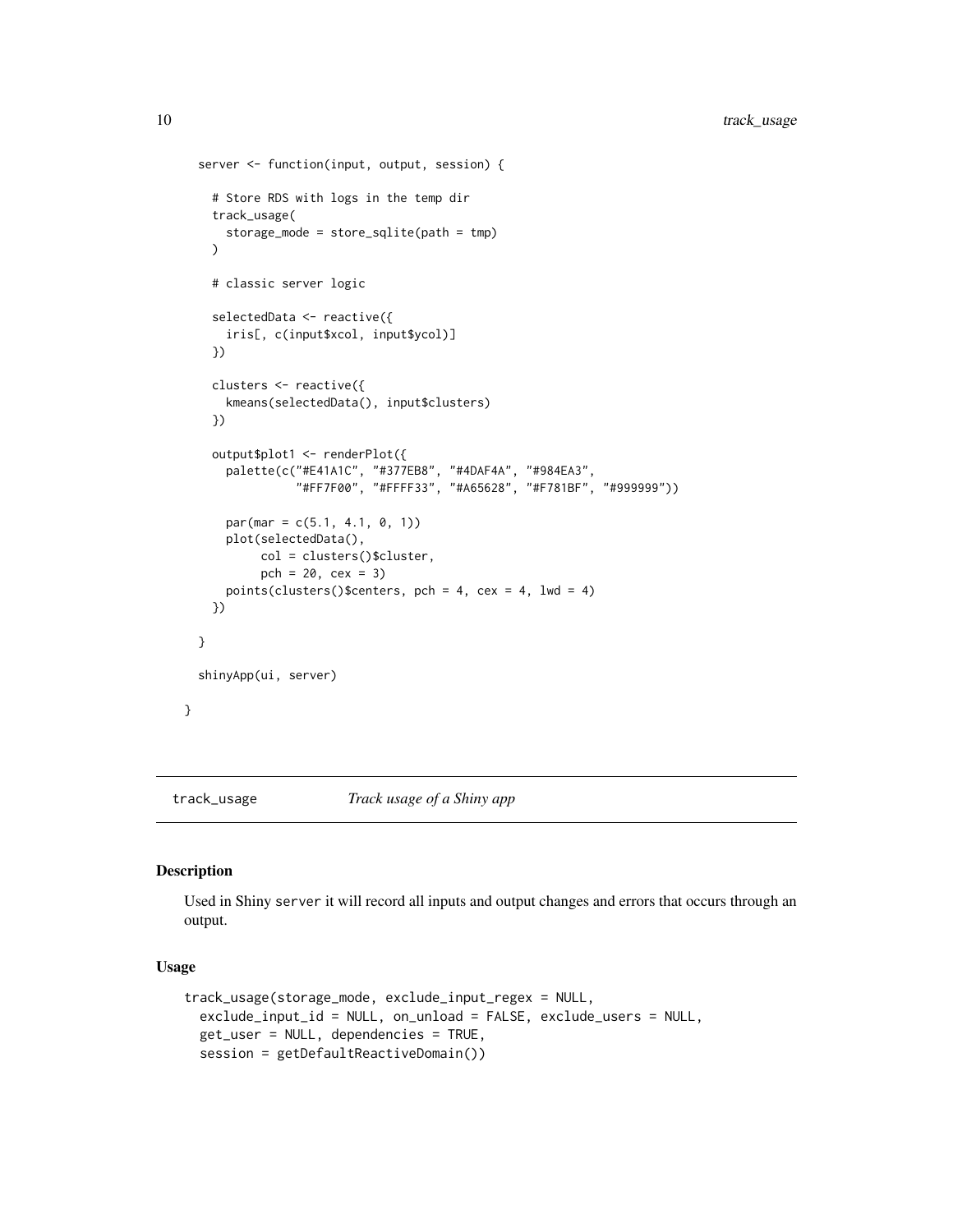#### <span id="page-10-0"></span>track\_usage 11

#### Arguments

| storage_mode        | Storage mode to use: store_json, store_rds, store_sqlite or store_null.                                                                                                                                                                                      |
|---------------------|--------------------------------------------------------------------------------------------------------------------------------------------------------------------------------------------------------------------------------------------------------------|
| exclude_input_regex |                                                                                                                                                                                                                                                              |
|                     | Regular expression to exclude inputs from tracking.                                                                                                                                                                                                          |
| exclude_input_id    |                                                                                                                                                                                                                                                              |
|                     | Vector of input Id to exclude from tracking.                                                                                                                                                                                                                 |
| on_unload           | Logical, save log when user close the browser window or tab, if TRUE it prevent<br>to create shinylogs input during normal use of the application, there will be<br>created only on close, downside is that a popup will appear asking to close the<br>page. |
| exclude_users       | Character vectors of user for whom it is not necessary to save the log.                                                                                                                                                                                      |
| get_user            | A function to get user name, it should return a character and take one argument:<br>the Shiny session.                                                                                                                                                       |
| dependencies        | Load dependencies.                                                                                                                                                                                                                                           |
| session             | The shiny session.                                                                                                                                                                                                                                           |
|                     |                                                                                                                                                                                                                                                              |

#### Note

The following inputs will be accessible in the server:

- .shinylogs\_lastInput : last input used by the user
- .shinylogs\_input : all inputs send from the browser to the server
- .shinylogs\_error : all errors generated by outputs elements
- .shinylogs\_output : all outputs generated from the server
- .shinylogs\_browserData : information about the browser where application is displayed.

```
## Save logs on disk
if (interactive()) {
  # temporary directory for writing logs
  tmp <- tempdir()
  # when app stop,
  # navigate to the directory containing logs
  onStop(function() {
   browseURL(url = tmp)
  })
  # Classic Iris clustering with Shiny
  ui <- fluidPage(
    headerPanel("Iris k-means clustering"),
```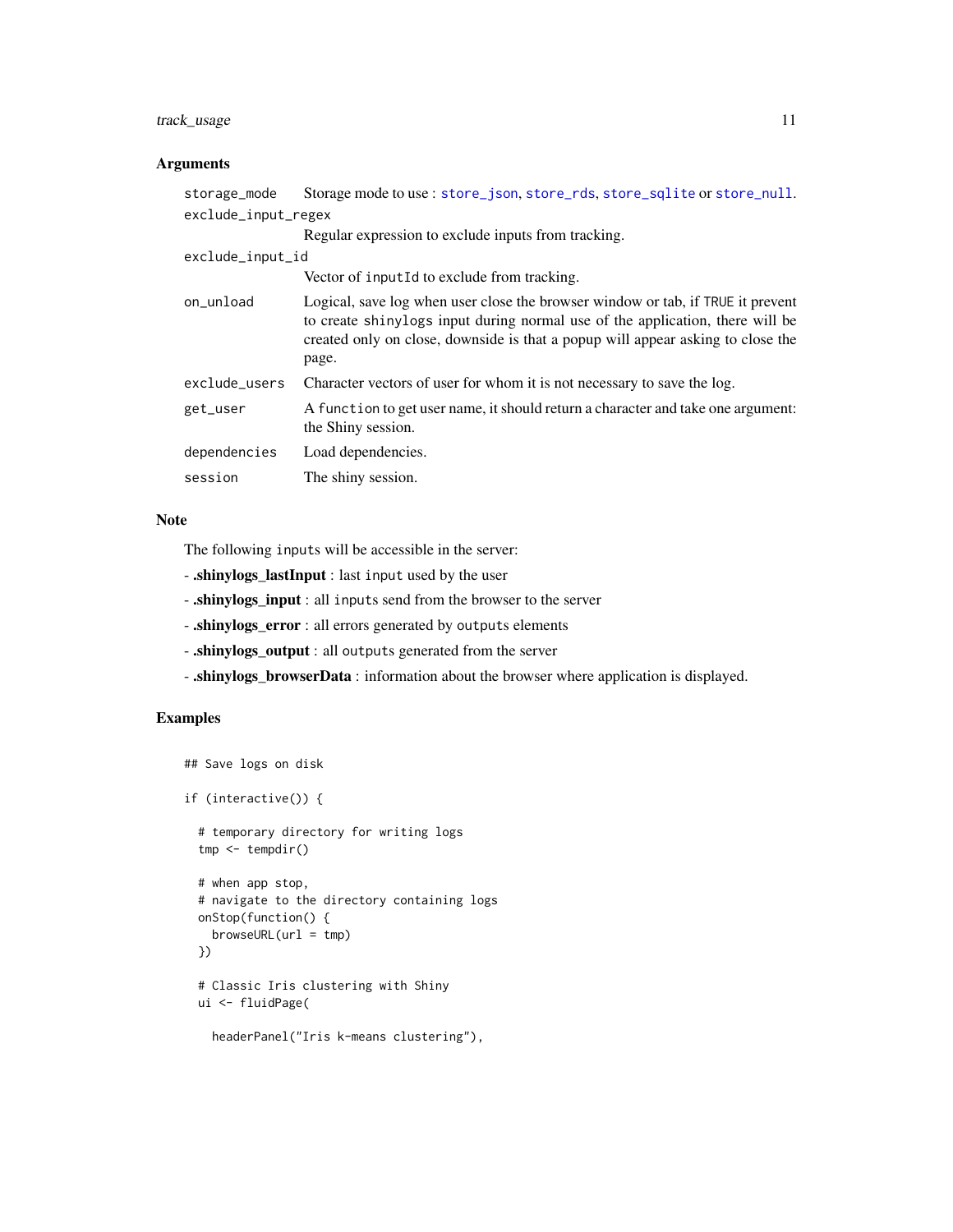```
sidebarLayout(
    sidebarPanel(
     selectInput(
       inputId = "xcol",label = "X Variable",
       choices = names(iris)
     ),
      selectInput(
       inputId = "ycol",label = "Y Variable",
       choices = names(iris),
       selected = names(iris)[[2]]
     ),
     numericInput(
       inputId = "clusters",
       label = "Cluster count",
       value = 3,
       min = 1,
       max = 9)
    ),
   mainPanel(
     plotOutput("plot1")
    )
 )
)
server <- function(input, output, session) {
  # Store JSON with logs in the temp dir
  track_usage(
    storage_mode = store_json(path = tmp)
  \lambda# classic server logic
  selectedData <- reactive({
    iris[, c(input$xcol, input$ycol)]
  })
  clusters <- reactive({
    kmeans(selectedData(), input$clusters)
  })
  output$plot1 <- renderPlot({
    palette(c("#E41A1C", "#377EB8", "#4DAF4A", "#984EA3",
              "#FF7F00", "#FFFF33", "#A65628", "#F781BF", "#999999"))
    par(max = c(5.1, 4.1, 0, 1))plot(selectedData(),
         col = clusters()$cluster,
         pch = 20, cex = 3)
    points(clusters()$centers, pch = 4, cex = 4, lwd = 4)
```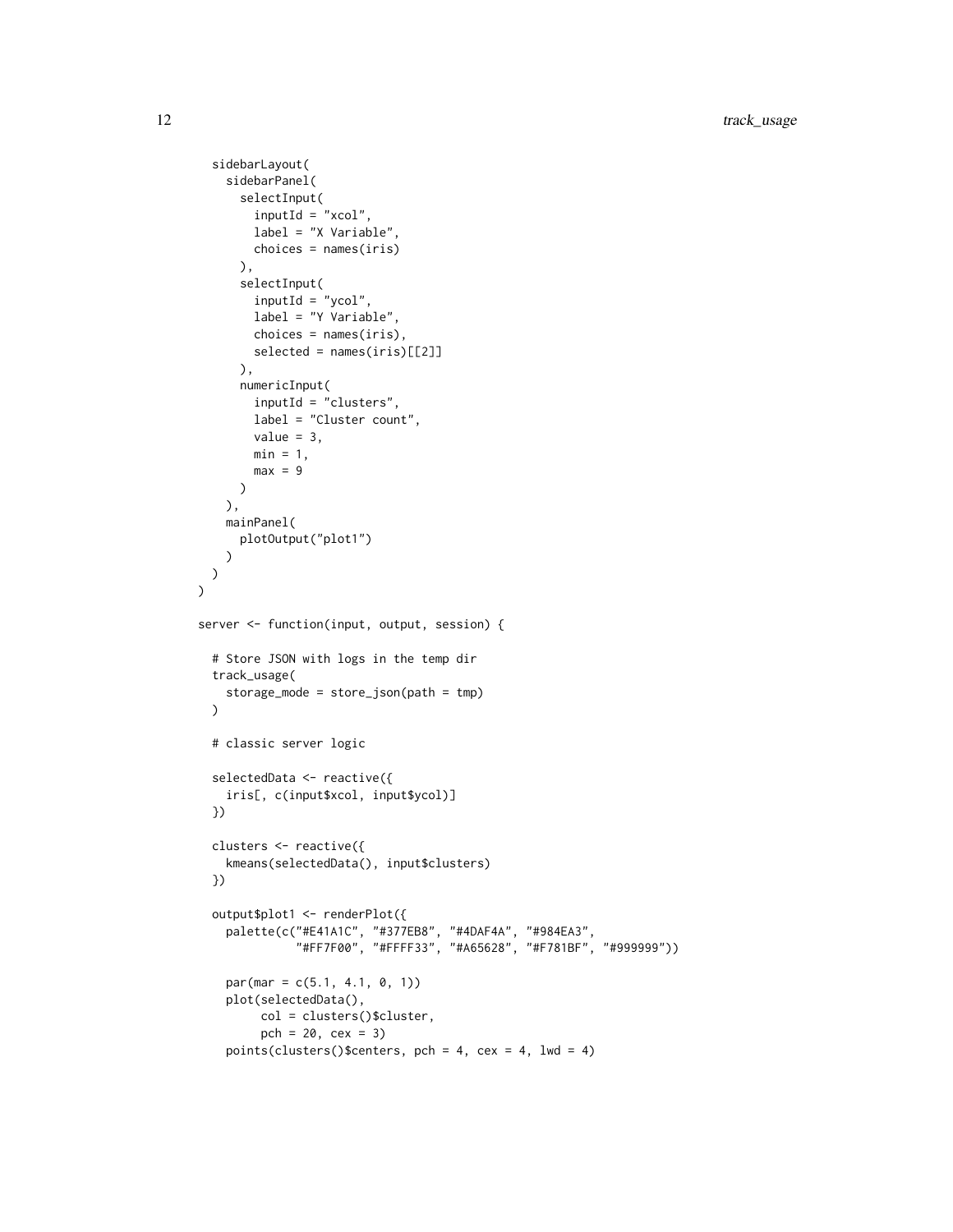```
})
  }
  shinyApp(ui, server)
}
## Special inputs :
if (interactive()) {
  library(shiny)
  library(shinylogs)
  ui <- fluidPage(
    tags$h2("Record inputs change"),
    fluidRow(
      column(
        width = 3,
        selectInput(
          inputId = "select",
          label = "Select input",
          choices = month.name
        ),
        numericInput(
          inputId = "numeric",
          label = "Numerci input",
          value = 4,
          min = 0, max = 20),
        checkboxGroupInput(
          inputId = "checkboxGroup",
          label = "Checkbox group input",
          choices = LETTERS[1:5]
        ),
        sliderInput(
          inputId = "slider",
          label = "Slider input",
          min = 0, max = 100, value = 50)
      ),
      column(
        width = 9,
        tags$b("Last input:"),
        verbatimTextOutput(outputId = "last_input"),
        tags$b("Last input:"),
        verbatimTextOutput(outputId = "all_inputs")
      )
   )
  \mathcal{L}
```
server <- function(input, output, session) {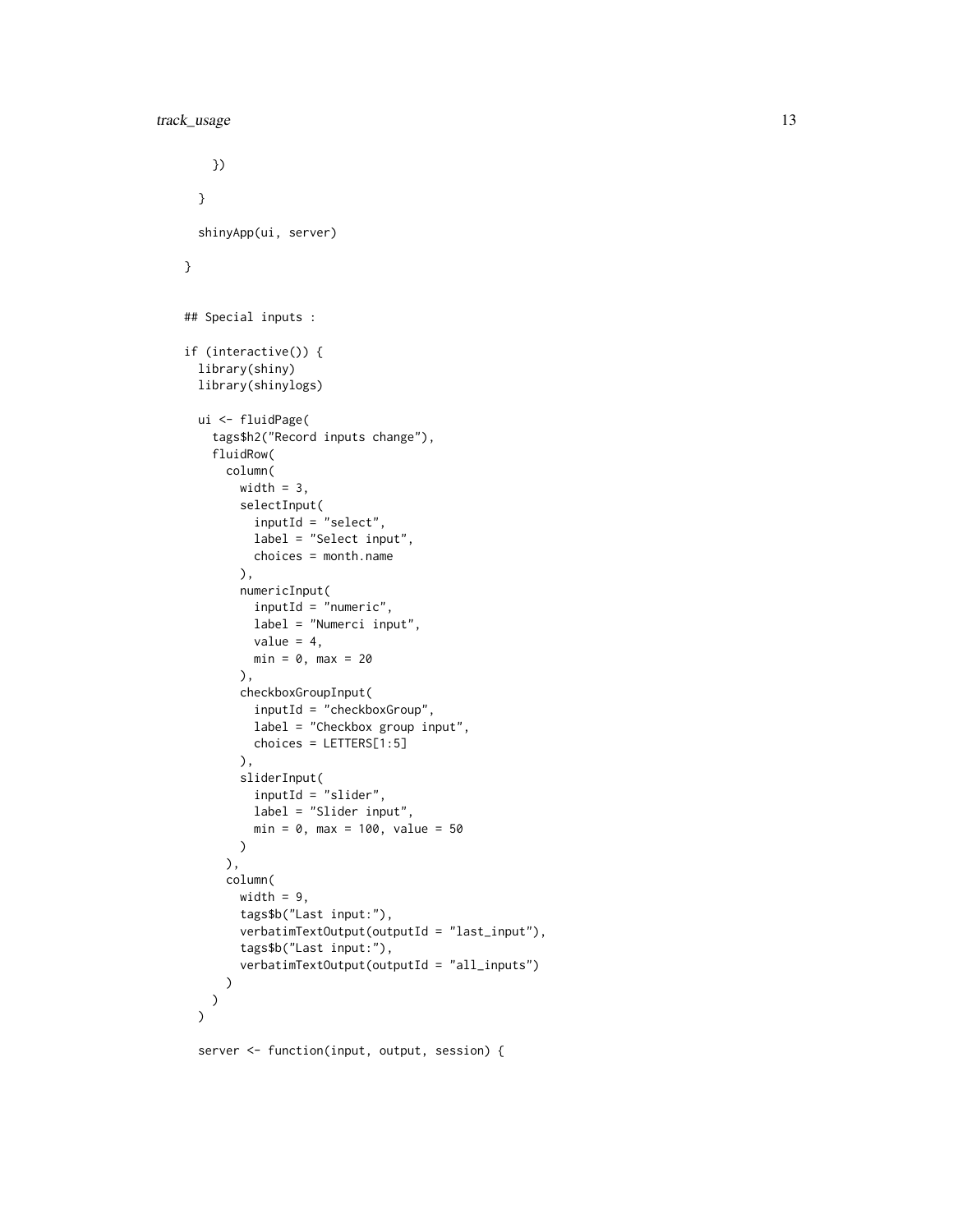```
track_usage(
    storage_mode = store_null() # dont store on disk
  )
  output$last_input <- renderPrint({
    input$.shinylogs_lastInput # last input triggered
  })
  output$all_inputs <- renderPrint({
    input$.shinylogs_input # all inputs that have changed
  })
}
shinyApp(ui, server)
```
use\_tracking *Insert dependencies to track usage of a Shiny app*

#### Description

}

If used in ui of an application, this will create new inputs available in the server. Set dependencies = FALSE in [track\\_usage](#page-9-1) server-side to load dependencies only once.

#### Usage

```
use_tracking(on_unload = FALSE, exclude_input_regex = NULL,
  exclude_input_id = NULL)
```
#### Arguments

on\_unload Logical, save log when user close the browser window or tab, if TRUE it prevent to create shinylogs input during normal use of the application, there will be created only on close, downside is that a popup will appear asking to close the page. exclude\_input\_regex Regular expression to exclude inputs from tracking.

exclude\_input\_id

Vector of inputId to exclude from tracking.

#### Note

The following inputs will be accessible in the server:

- .shinylogs\_lastInput : last input used by the user

- .shinylogs\_input : all inputs send from the browser to the server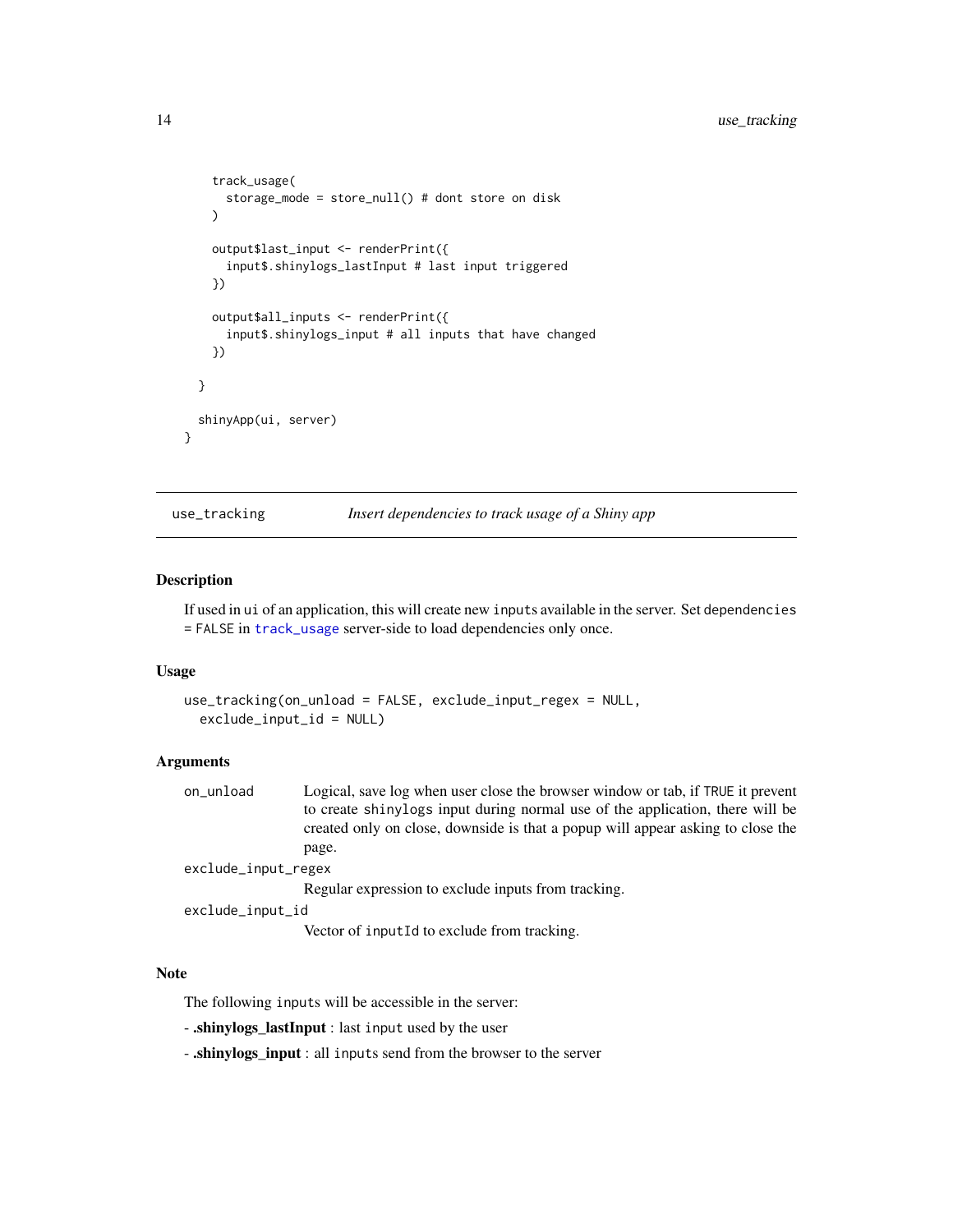- .shinylogs\_error : all errors generated by outputs elements
- .shinylogs\_output : all outputs generated from the server
- .shinylogs\_browserData : information about the browser where application is displayed.

```
if (interactive()) {
 library(shiny)
 ui <- fluidPage(
   use_tracking(),
   splitLayout(
      cellArgs = list(style = "height: 250px"),
      radioButtons("radio", "Radio:", names(iris)),
      checkboxGroupInput("checkbox", "Checkbox:", names(iris)),
      selectInput("select", "Select:", names(iris))
   ),
   verbatimTextOutput("last")
 \mathcal{L}server <- function(input, output, session) {
   output$last <- renderPrint({
      input$.shinylogs_lastInput
   })
 }
 shinyApp(ui, server)
}
```